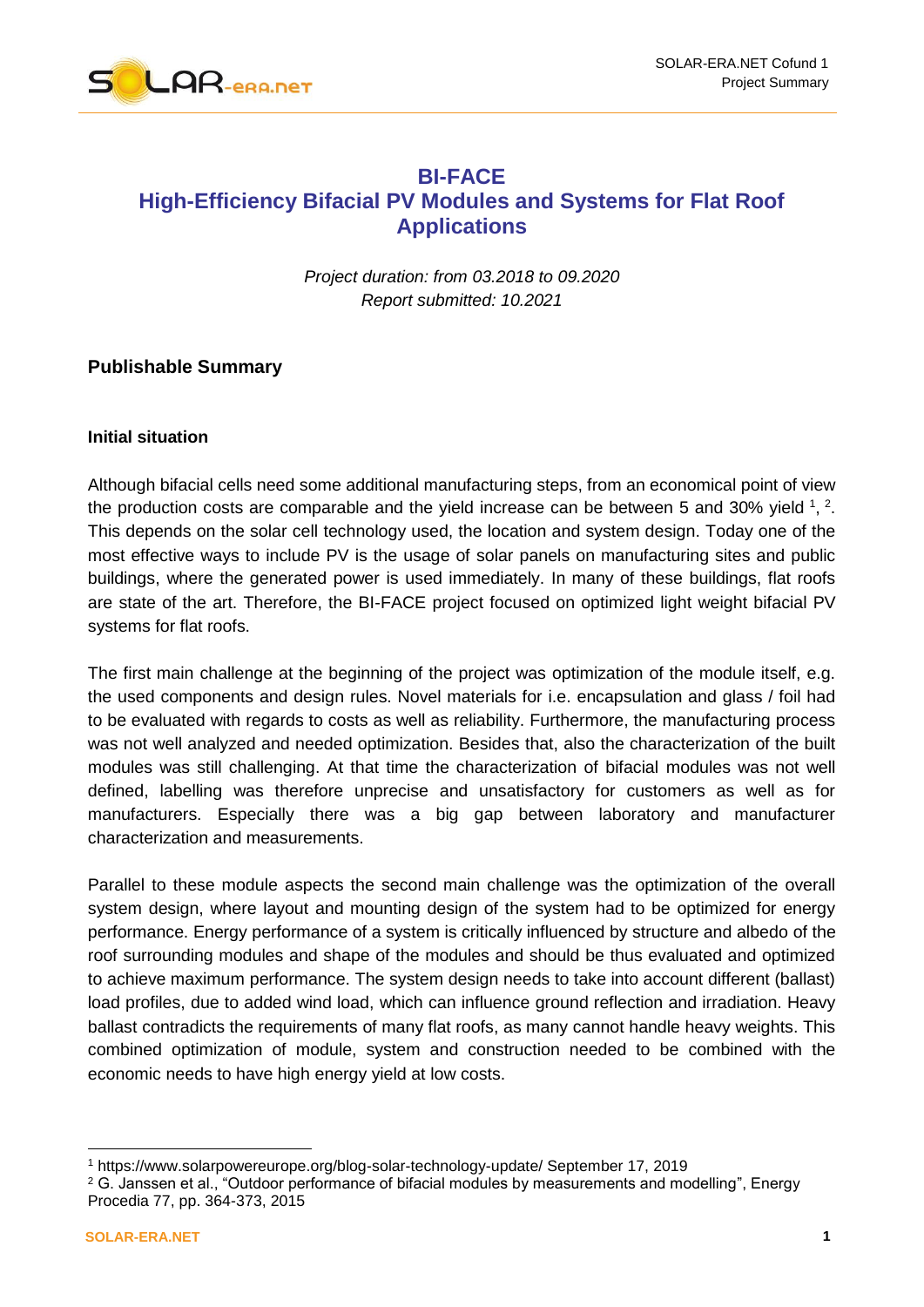

BI-FACE project aimed the following objectives:

(1) New validated simulation tools for bifacial modules and systems, including simulation of the wind load

(2) Modeled and validated standardization advice for characterization of bifacial modules

(3) New high efficiency bifacial modules and system

(4) Outdoor performance qualification of the bifacial system in different European climate zones and wind and snow load conditions

(5) Guidelines for flash tester upgrade at the module manufacturer's site

## **Project methods and results**

The scope of the project BI-FACE was to develop innovative bifacial modules and systems for flat roofs to exploit the enormous potential of this technology. The results included three novel variations for bifacial modules and systems which were tested in three different climate zones: subtropical (Cyprus), temperate (Austria, 2 sites) and maritime temperate (The Netherlands, 2 sites). The ultimate design of these systems was challenging due to the large number of parameters that influence the energy yield (tilt and distance between modules, reflecting surfaces, shading, cell spacing, materials used and weather conditions).

Within the project five bifacial PV systems were realized and monitored (one system at each site). The setups each featured 3 different types of modules (mono-facial, bifacial n-type (bifaciality ~90%), bifacial p-type (bifaciality ~70%)). So bifacial energy gain on yield could be assessed, as function of module bifaciality, openness of the support structure, as well as the dependence on ground albedo. The monitoring campaign took place over the summer of 2020, putting the extension of the project end-date to good use. The data were evaluated and analyzed with the tools and knowledge developed for bifacial PV within the project.

A holistic approach to energy performance took the aspect of standardization into account. This standardization was not available at the beginning of the project for bifacial modules, hindering rapid market introduction. Therefore, critical efforts were put in to harmonize performance characterization of bifacial PV modules in a factory and laboratory setting and correlate this with the outdoor performance. The results were communicated with the standardization committees.

The layout and mounting design of a bifacial system was critical to obtain the maximum possible performance on flat roofs. The construction demands with respect to wind load, stability, total weight (incl. ballast) and maximum allowed weight on a roof were directly influenced by ballast design and needed to be critically examined in parallel. The intended approach compared theoretical investigations with tests in the laboratory and in the field.

Performance simulations of bifacial modules and systems were developed and compared to laboratory and in field test results. Finally, all innovations were collected, synthesized and validated on a flat roof where the need for lightweight was an additional challenge.

The project BI-FACE aimed to develop technically as well as economically novel bifacial PV systems to exploit the enormous potential of this technology.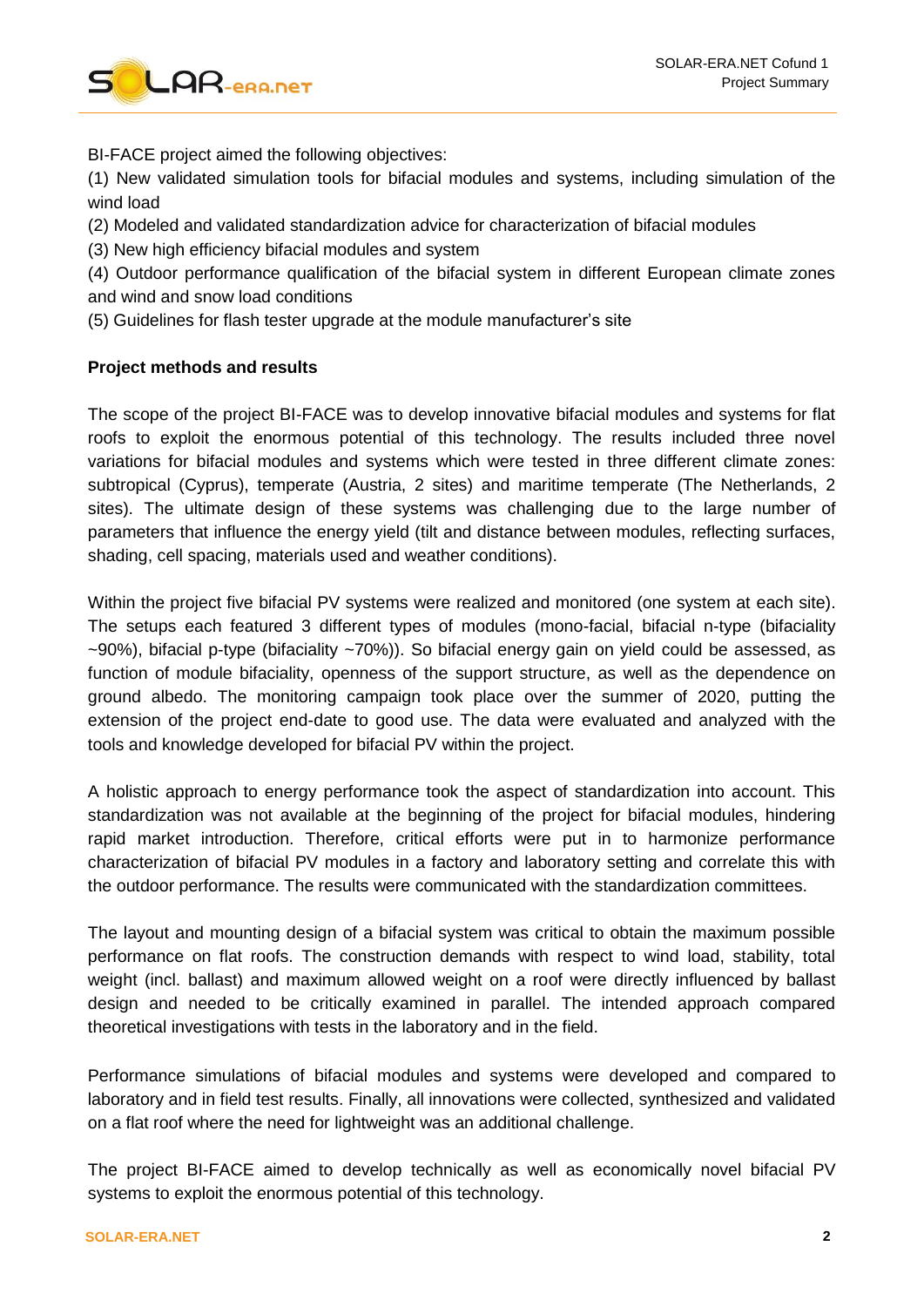

## **Main results achieved**

- Novel lightweight bifacial modules and systems for flat roofs for representative climates in Europe
- Innovative, comprehensive models for design and installation of bifacial modules and systems including construction requirements
- Novel manufacturing strategies
- New performance and characterization measurements
- Innovative mounting structures

# **Highlights of the project**

- New validated simulation tools for bifacial modules and systems, including simulation of the wind load. (See [Figure 1\)](#page-2-0)
- Modeled and validated standardization advice for characterization of bifacial modules
- New high efficiency bifacial modules and systems. Energy yield increase in comparison to mono-facial systems by up to 20% were achieved according to the results. LCOE decrease of 11.4% were achieved. The decrease is in comparison to LCOE of monofacial modules with black non-transparent backsheet.
- The gain of bifacial PV panels with p-PERC technology and 70 % bifaciality, compared to monofacial ones, were in the range of 15-20 %. Bifacial modules with n-PERT solar cells having a bifaciality of 92% showed an up to 3 % higher yield than bifacial modules with bifacial p-PERC cells.<https://doi.org/10.1016/j.renene.2021.02.015> (See [Figure 2\)](#page-3-0)
- Outdoor performance qualification of the bifacial system in different European climate zones and wind and snow load conditions
- Guidelines for flash tester upgrade at the module manufacturer's site



<span id="page-2-0"></span>Figure 1: UCY: correlation between measured and simulated module powers**.**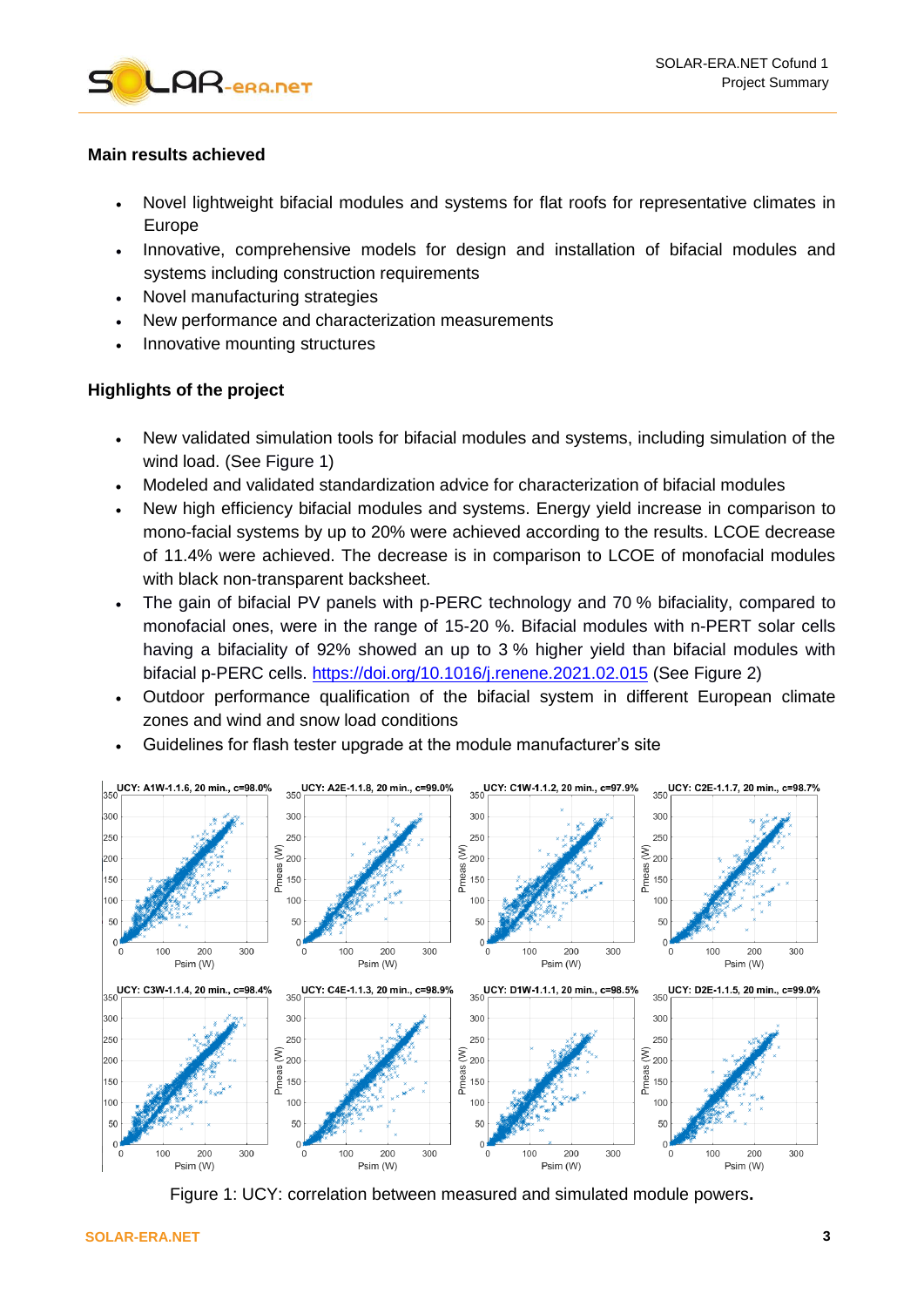



<span id="page-3-0"></span>Figure 2: Monitoring site in Austria, with 3 different types of modules